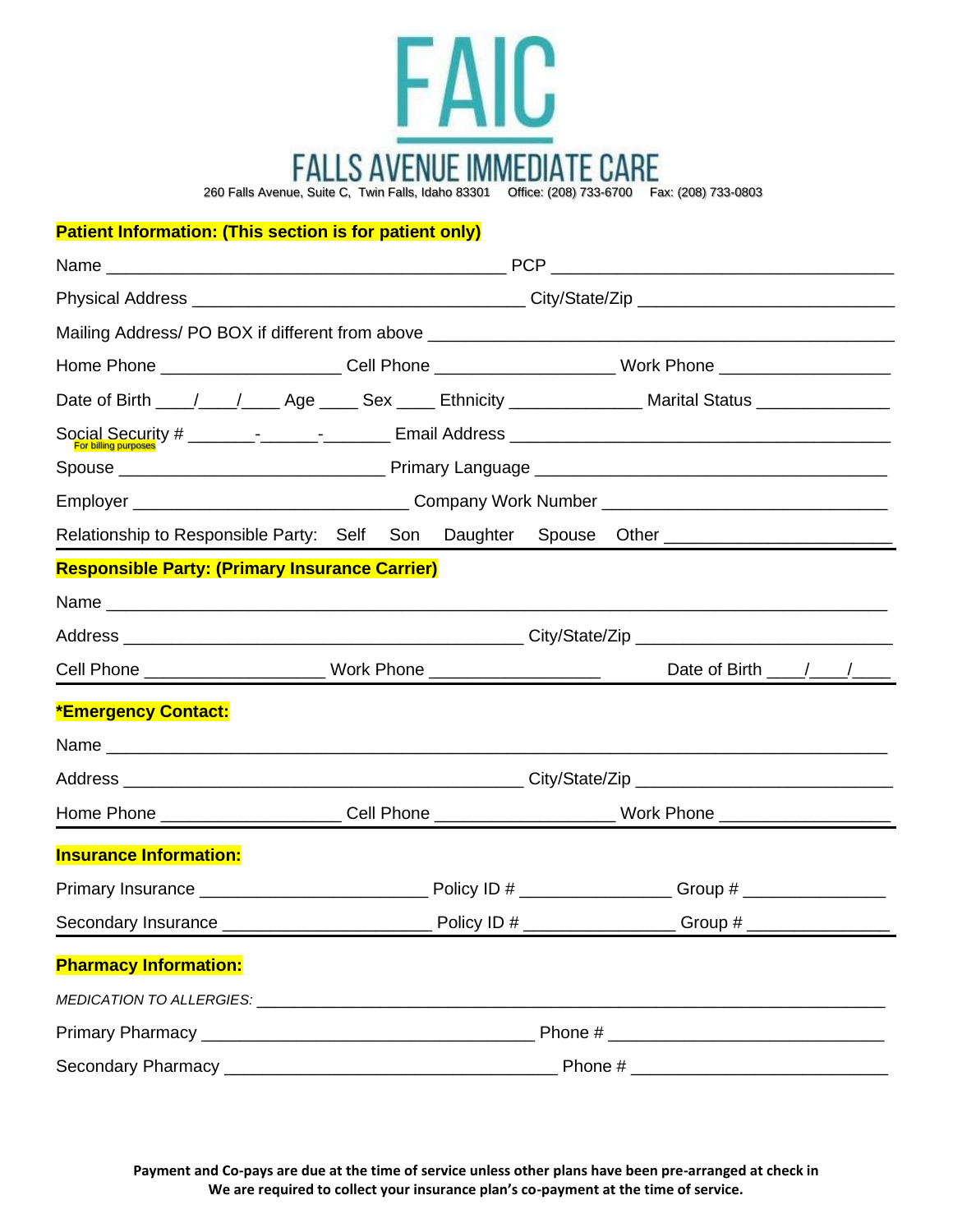

**General Information on Payment and Procedure**

- 1. If after sixty (60) days insurance has not responded to the claim, the billing is expected to be paid in full by the responsible party. We do require payment within thirty (30) days of time of service.
- 2. Patients with health insurance should remember that services are rendered and charged to the patient. Any dispute over an insurance claim is a matter between the patient and insurance carrier. Should a dispute arise, we will make every effort to help resolve the claim.
- 3. Although we have lab and x-ray in our facility, at times other tests may need to be done outside FAIC. These are NOT included in our billing.

## **General Information on Payment and Procedure**

- 1. *\*CONSENT TO TREATMENT*: I understand that medical treatment will be performed by independent physicians, their assistants, and employees of Falls Avenue Immediate Care between the hours of 8:00am and 7:00pm. Falls Avenue Immediate Care is NOT responsible for care between the hours of 8:00am and 7:00pm. I hereby give my authorization and consent to treatment and procedures and certify that no guarantee or assurance has been made as to the results of such treatment or procedures.
- 2. *ASSIGNMENT OF BENEFITS/RELEASE OF INFORMATION:* I request that payment of authorized benefits on my behalf, be made to Falls Avenue Immediate Care of Twin Falls, P.A., for services rendered to me. I authorize any holder of medical information about me to be released to my insurance carrier and its agents any information needed to determine these benefits or the benefits payable to related services. I authorize FAIC to release any medical information to the patients treating physician.
- 3. *\*AGGREEMENT TO PAY FOR SERVICES*: For the care and treatment provided to the patient, I promise to pay Falls Avenue Immediate Care all charges for services rendered to or in behalf of the patient.
- 4. *\*RELEASE OF MEDICAL INFORMATION*: I hereby authorize **Falls Avenue Immediate Care** to release any medical information in connection with these services for health insurance purposes or to the patients treating physicians.

*I HAVE READ AND UNDERSTAND THE ABOVE ACKNOWLEDGEMENTS AND AGREEMENTS.*

Patients Signature **Exercise Signature** and the set of the set of the set of the set of the set of the set of the set of the set of the set of the set of the set of the set of the set of the set of the set of the set of th

**Payment and Co-pays are due at the time of service unless other plans have been pre-arranged at check in We are required to collect your insurance plan's co-payment at the time of service.**